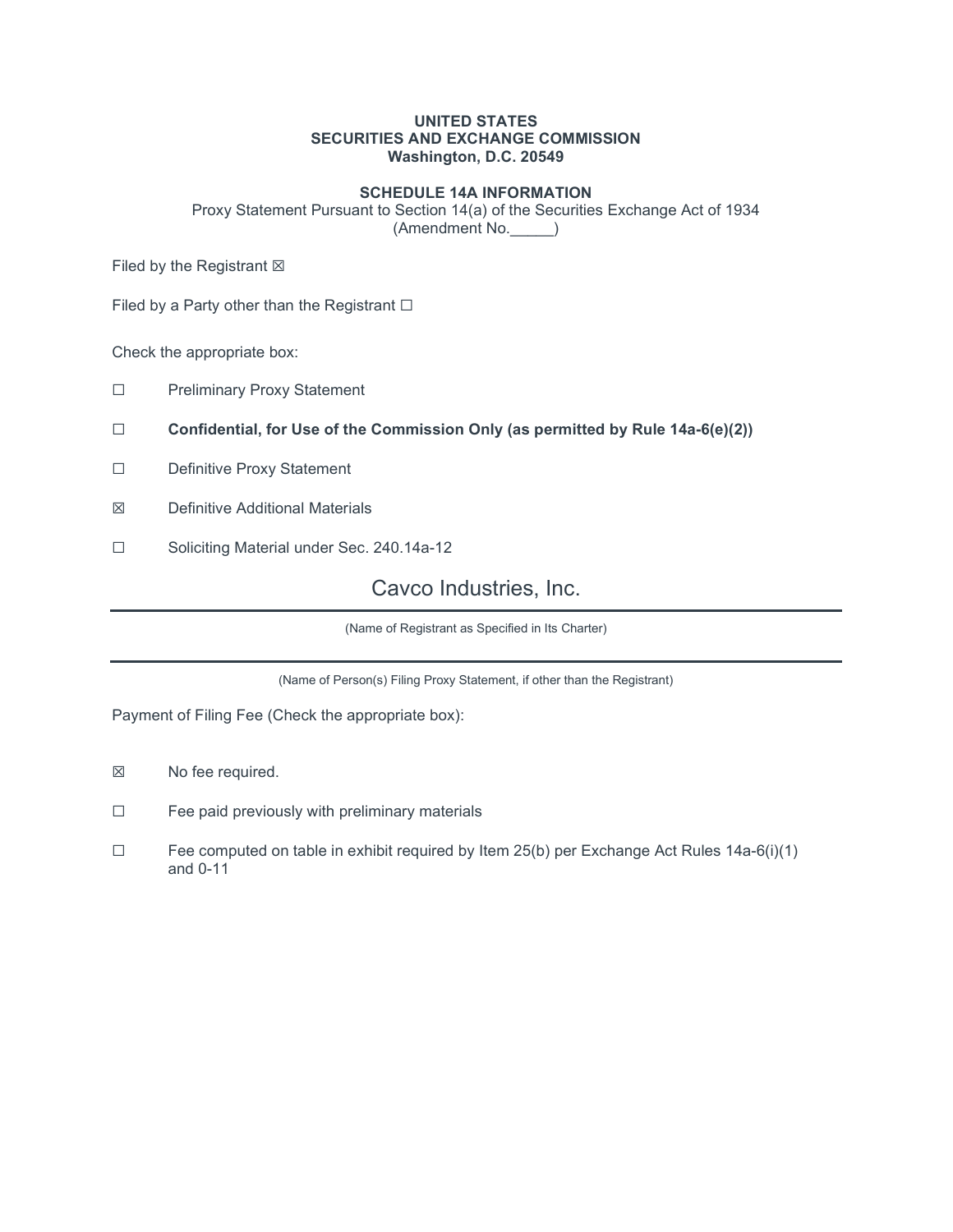

2022 Annual Meeting Vote by August 01, 2022 11:59 PM ET



CAVCO INDUSTRIES, INC.<br>3636 NORTH CENTRAL AVE<br>SUITE 1200<br>PHOENIX, AZ 85012

## You invested in CAVCO INDUSTRIES, INC. and it's time to vote!

You have the right to vote on proposals being presented at the Annual Meeting. This is an important notice regarding the availability of proxy material for the shareholder meeting to be held on August 02, 2022.

#### Get informed before you vote

View the Notice & Proxy Statement, Form 10-K online OR you can receive a free paper or email copy of the material(s) by requesting prior to July 19, 2022. If you would like to request a copy of the material(s) for this and/or future shareholder meetings, you may (1) visit www.ProxyVote.com, (2) call 1-800-579-1639 or (3) send an email to sendmaterial@proxyvote.com. If sending an email, please include your control number (indicated below) in the subject line. Unless requested, you will not otherwise receive a paper or email copy.



\*Please check the meeting materials for any special requirements for meeting attendance. At the meeting, you will need to request a ballot to vote these shares.